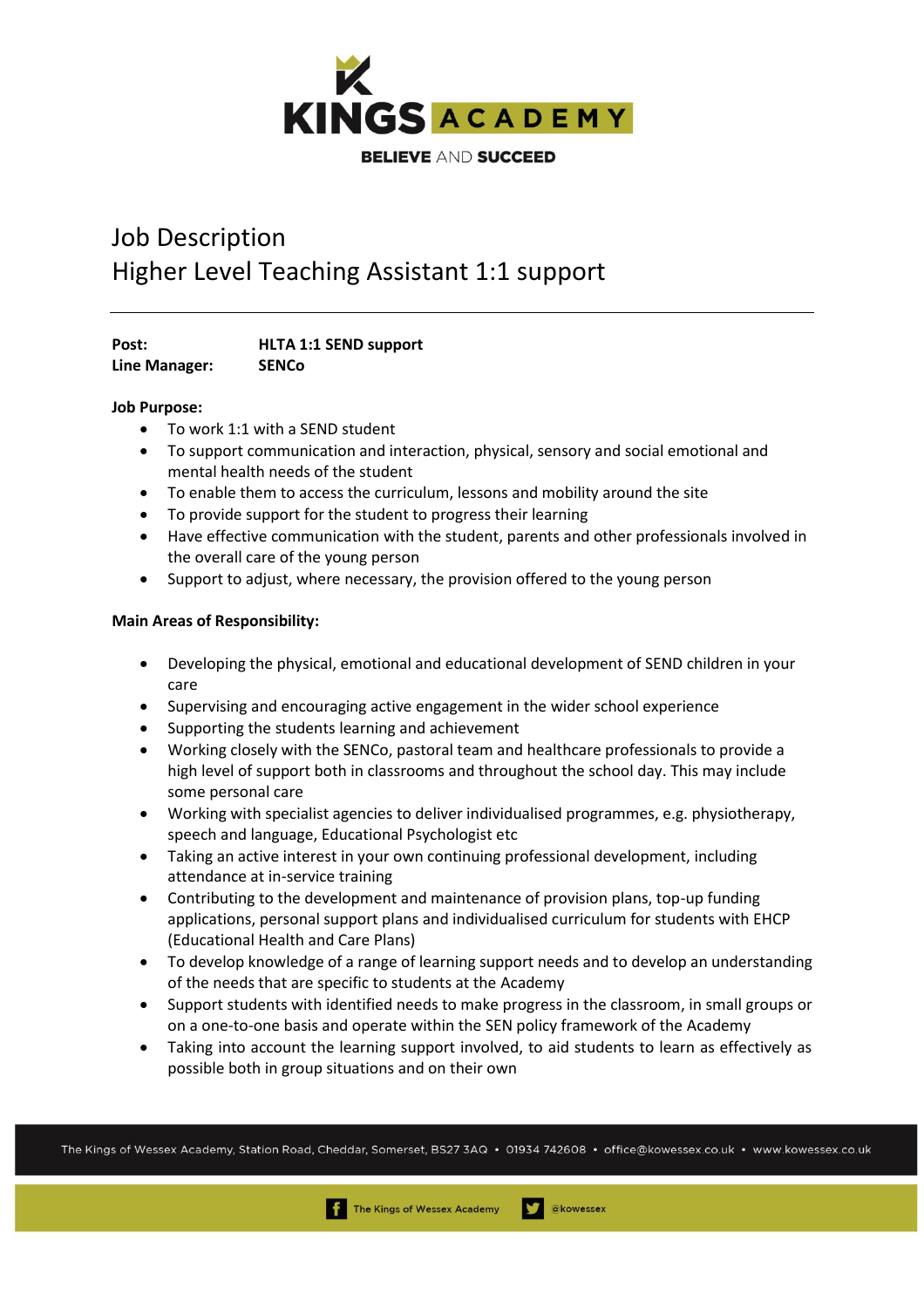

- Assisting with the development and implementation of Individual Education/Behaviour Plans and Personal Care programmes
	- $\triangleright$  ensuring the student can use equipment and materials provided
	- $\triangleright$  to promote the inclusion and acceptance of all students
- To set challenging and demanding expectations and promote self-esteem, aspiration and independence
- To provide the necessary pastoral care to enable students to feel secure and well supported
- Provide detailed and regular feedback about students' progress to the SENCo and teachers, as directed by the SENCo
- Establish constructive relationships with parents/carers
- Supporting the use of ICT in learning activities and developing students' competence and independence in its use
- Carry out other responsibilities appropriate to the grade as agreed with Line Manager or Operations Manager

## **Supporting processes:**

- Being aware of, and complying with, policies and procedures relating to child protection, health and safety and security, confidentiality and data protection, and reporting all concerns to an appropriate person
- Being aware of and supporting difference and ensuring all students have equal access to opportunities to learn and develop
- Contributing to the overall ethos/work/aims of the Academy
- Appreciating and supporting the role of other professionals
- Attending relevant meetings, as required
- Participating in training and other learning activities and performance development, as required
- Assisting with the supervision of students out of lesson times, including before and after school and at lunchtimes, as required
- Being flexible to meet the department/students needs
- Accompanying teaching staff and students on visits, trips and out of school activities, as required, and taking responsbility for a group under the supervision of the teacher and other staff

## **All Kings of Wessex Academy staff are expected to:**

- Ensure that the aims, priorities and policies of the Academy and Trust are adhered to
- Act as a positive representative and advocate of the Academy and its students in all circumstances and at all times
- Carry out any other duties as reasonably requested by the Headteacher
- The Kings of Wessex Academy is committed to safeguarding and promoting the welfare of children and young people and all staff working with these groups are expected to share a commitment to this. You will be expected to report any concerns relating to the

The Kings of Wessex Academy, Station Road, Cheddar, Somerset, BS27 3AQ • 01934 742608 • office@kowessex.co.uk • www.kowessex.co.uk

akowessex